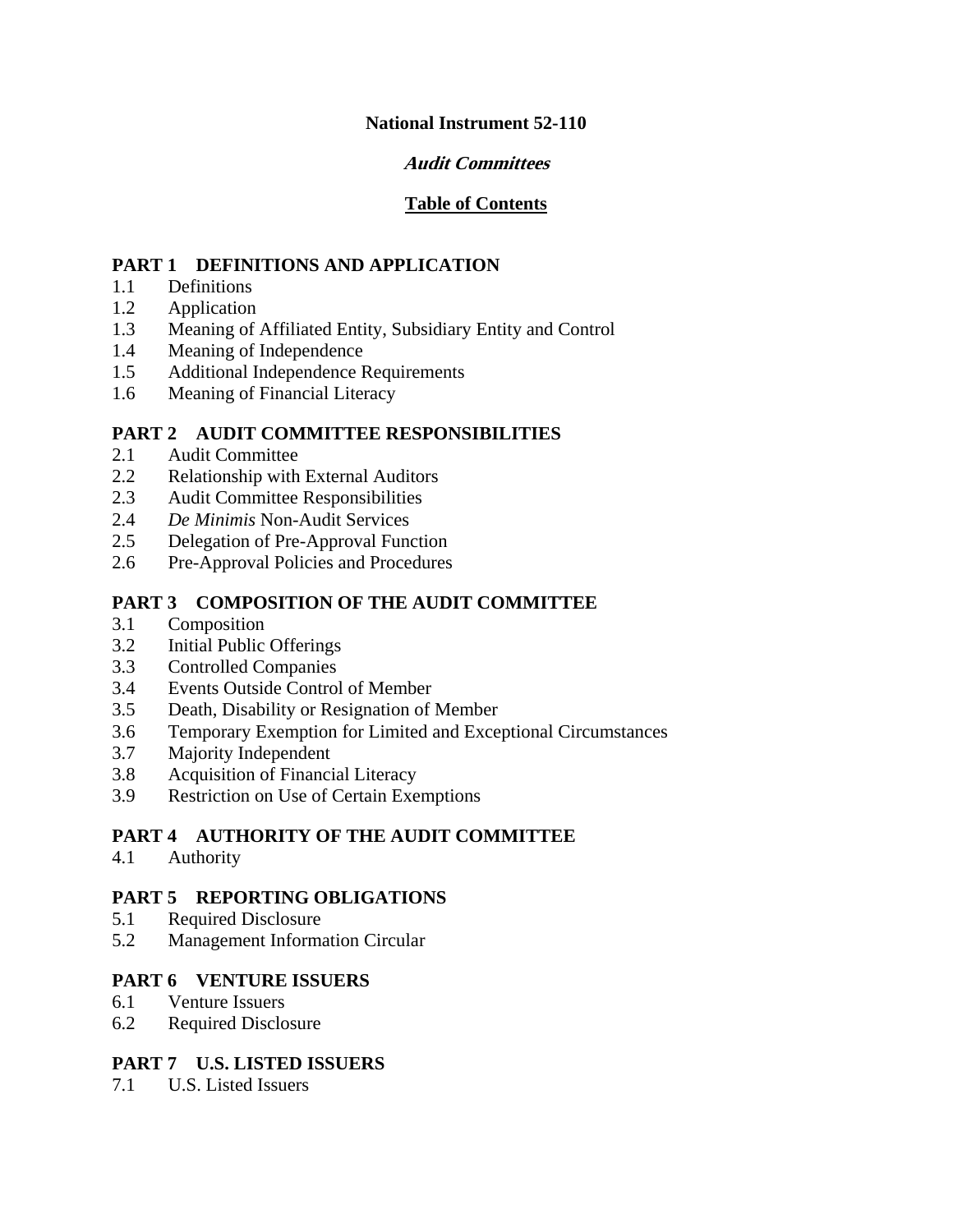# **PART 8 [EXEMPTIONS](#page-13-0)**

[8.1 Exemptions](#page-13-0)

# **PART 9 [EFFECTIVE DATE](#page-14-0)**

[9.1 Effective Date](#page-14-0)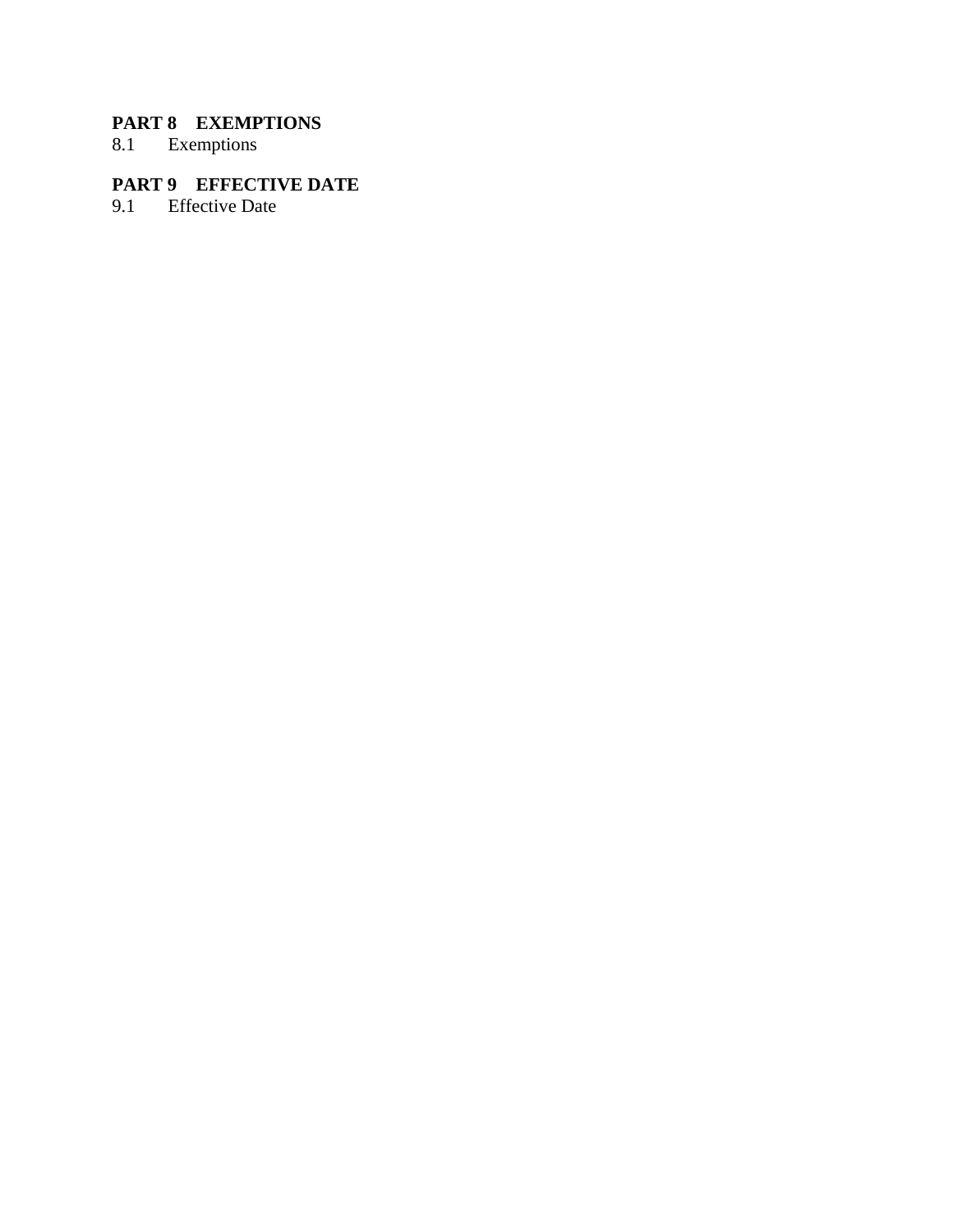### **National Instrument 52-110**

### **Audit Committees**

### <span id="page-2-0"></span>**PART 1 DEFINITIONS AND APPLICATION**

#### **1.1 Definitions**

In this Instrument,

"accounting principles" has the meaning ascribed to it in National Instrument 52-107 *Acceptable Accounting Principles, Auditing Standards and Reporting Currency*;

"AIF" has the meaning ascribed to it in NI 51-102;

"asset-backed security" has the meaning ascribed to it in NI 51-102;

"audit committee" means a committee (or an equivalent body) established by and among the board of directors of an issuer for the purpose of overseeing the accounting and financial reporting processes of the issuer and audits of the financial statements of the issuer, and, if no such committee exists, the entire board of directors of the issuer;

"audit services" means the professional services rendered by the issuer's external auditor for the audit and review of the issuer's financial statements or services that are normally provided by the external auditor in connection with statutory and regulatory filings or engagements;

"credit support issuer" has the meaning ascribed to it in section 13.4 of NI 51-102;

"designated foreign issuer" has the meaning ascribed to it in National Instrument 71-102 *Continuous Disclosure and Other Exemptions Relating to Foreign Issuers*;

"exchangeable security issuer" has the meaning ascribed to it in section 13.3 of NI 51- 102;

"executive officer" of an entity means an individual who is:

- (a) a chair of the entity;
- (b) a vice-chair of the entity;
- (c) the president of the entity;
- (d) a vice-president of the entity in charge of a principal business unit, division or function including sales, finance or production;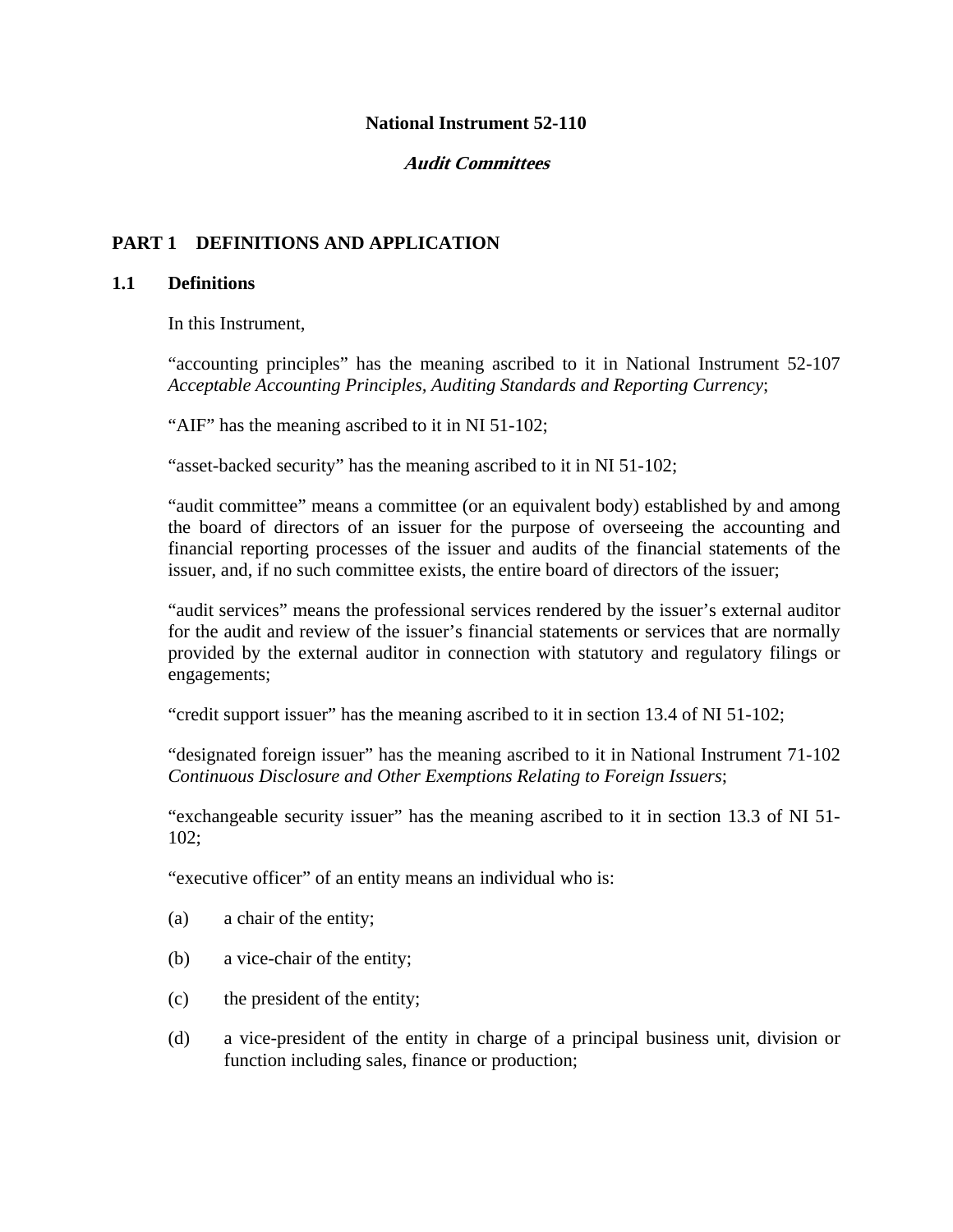- <span id="page-3-0"></span>(e) an officer of the entity or any of its subsidiary entities who performs a policymaking function in respect of the entity; or
- (f) any other individual who performs a policy-making function in respect of the entity;

"foreign private issuer" means an issuer that is a foreign private issuer within the meaning of Rule 405 under the 1934 Act;

"immediate family member" means an individual's spouse, parent, child, sibling, mother or father-in-law, son or daughter-in-law, brother or sister-in-law, and anyone (other than an employee of either the individual or the individual's immediate family member) who shares the individual's home;

"marketplace" has the meaning ascribed to it in National Instrument 21-101 *Marketplace Operation*;

"MD&A" has the meaning ascribed to it in NI 51-102;

"NI 51-102" means National Instrument 51-102 *Continuous Disclosure Obligations*;

"non-audit services" means services other than audit services;

"SEC foreign issuer" has the meaning ascribed to it in National Instrument 71-102 *Continuous Disclosure and Other Exemptions Relating to Foreign Issuers*;

"U.S. marketplace" means an exchange registered as a 'national securities exchange' under section 6 of the 1934 Act, or the Nasdaq Stock Market;

"venture issuer" means an issuer that, at the end of its most recently completed financial year, did not have any of its securities listed or quoted on any of the Toronto Stock Exchange, a U.S. marketplace, or a marketplace outside of Canada and the United States of America other than the Alternative Investment Market of the London Stock Exchange or the PLUS markets operated by the PLUS Markets Group plc.

### **1.2 Application**

This Instrument applies to all reporting issuers other than:

- (a) investment funds;
- (b) issuers of asset-backed securities;
- (c) designated foreign issuers;
- (d) SEC foreign issuers;
- (e) issuers that are subsidiary entities, if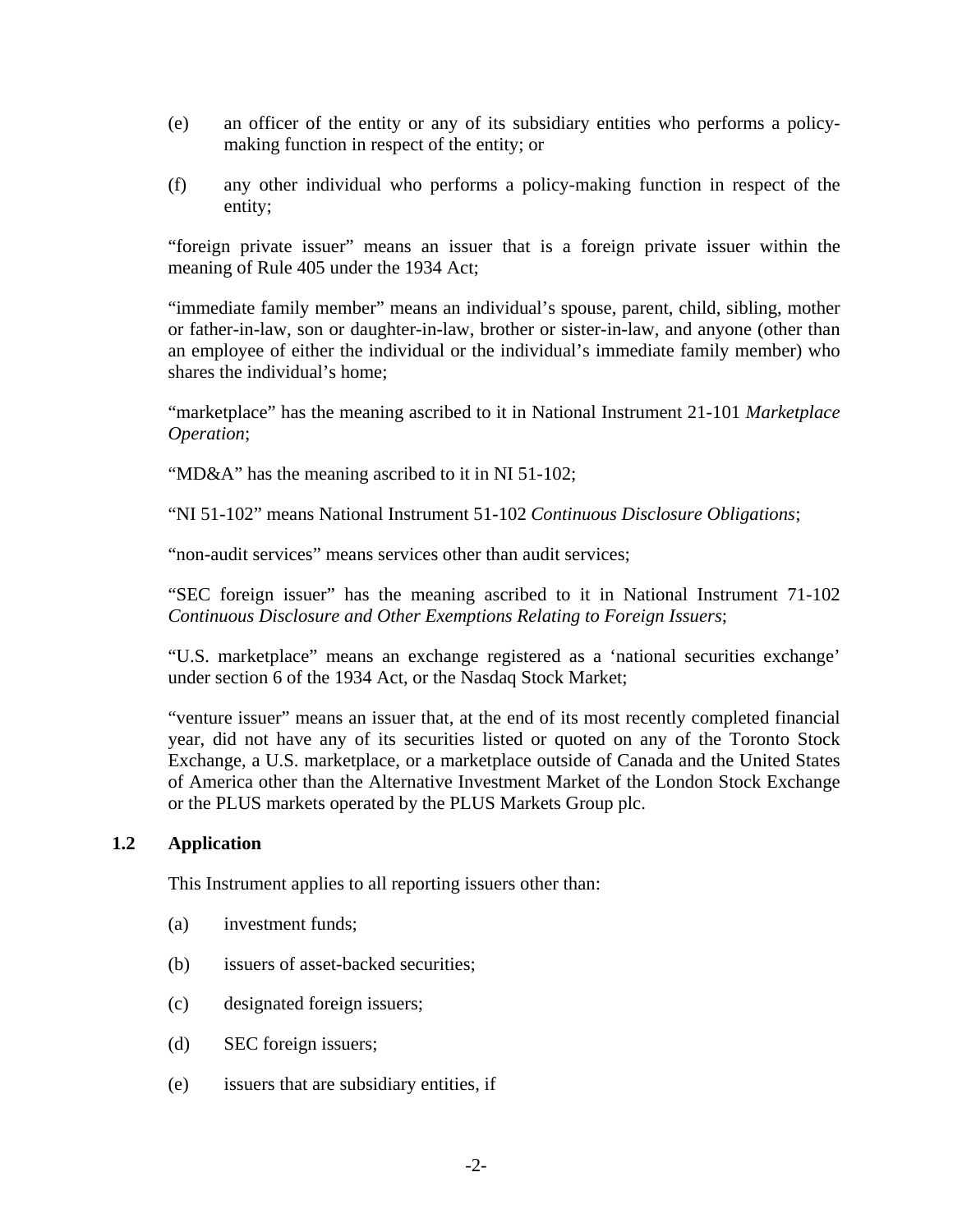- <span id="page-4-0"></span>(i) the subsidiary entity does not have equity securities (other than nonconvertible, non-participating preferred securities) trading on a marketplace, and
- (ii) the parent of the subsidiary entity is
	- (A) subject to the requirements of this Instrument, or
	- (B) an issuer that (1) has securities listed or quoted on a U.S. marketplace, and (2) is in compliance with the requirements of that U.S. marketplace applicable to issuers, other than foreign private issuers, regarding the role and composition of audit committees;
- (f) exchangeable security issuers, if the exchangeable security issuer qualifies for the relief contemplated by, and is in compliance with the requirements and conditions set out in, section 13.3 of NI 51-102; and
- (g) credit support issuers, if the credit support issuer qualifies for the relief contemplated by, and is in compliance with the requirements and conditions set out in, section 13.4 of NI 51-102.

### **1.3 Meaning of Affiliated Entity, Subsidiary Entity and Control**

- (1) For the purposes of this Instrument, a person or company is considered to be an affiliated entity of another person or company if
	- (a) one of them controls or is controlled by the other or if both persons or companies are controlled by the same person or company, or
	- (b) the person is an individual who is
		- (i) both a director and an employee of an affiliated entity, or
		- (ii) an executive officer, general partner or managing member of an affiliated entity.
- (2) For the purposes of this Instrument, a person or company is considered to be a subsidiary entity of another person or company if
	- (a) it is controlled by,
		- (i) that other, or
		- (ii) that other and one or more persons or companies each of which is controlled by that other, or
		- (iii) two or more persons or companies, each of which is controlled by that other; or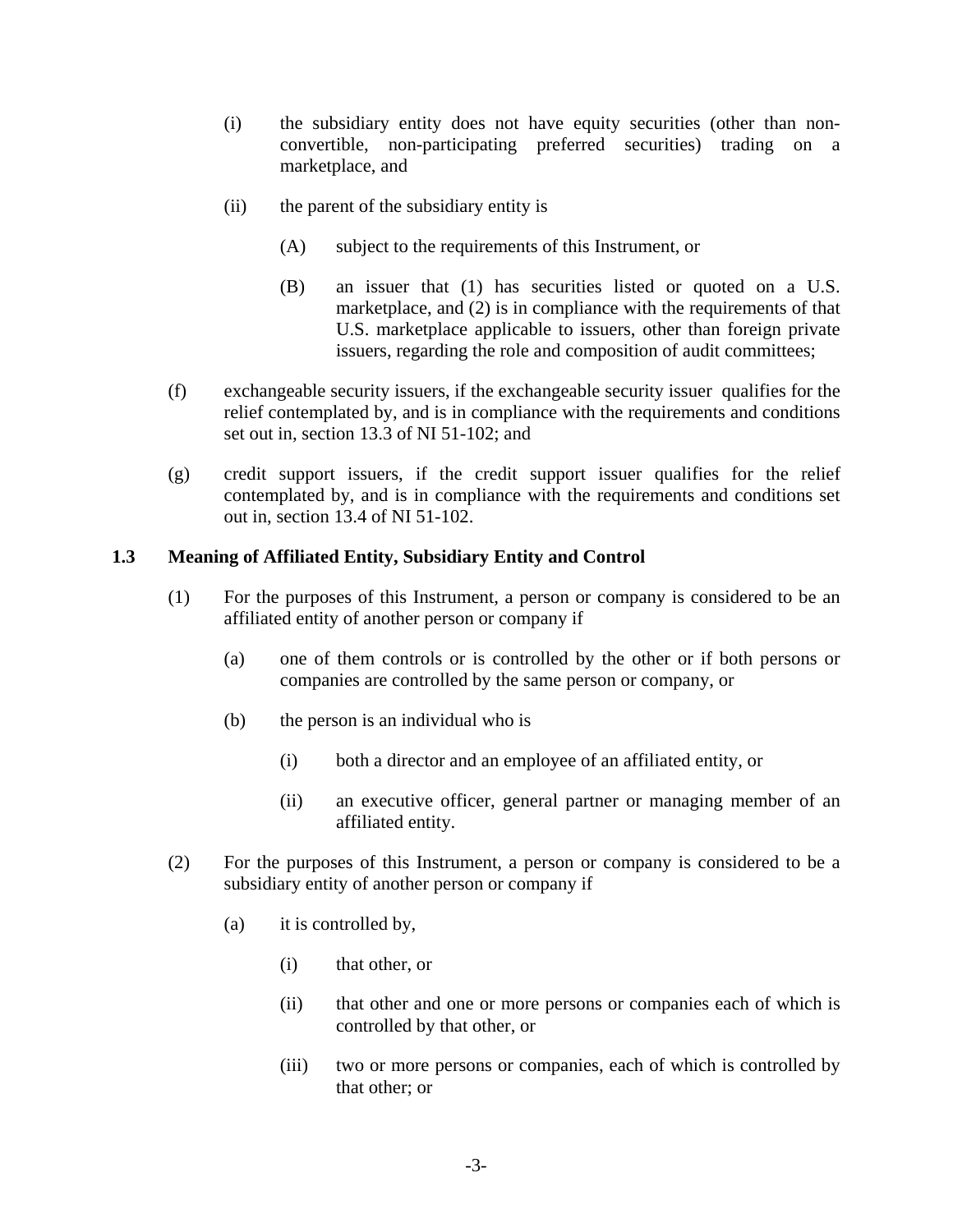- (b) it is a subsidiary entity of a person or company that is the other's subsidiary entity.
- <span id="page-5-0"></span>(3) For the purpose of this Instrument, "control" means the direct or indirect power to direct or cause the direction of the management and policies of a person or company, whether through ownership of voting securities or otherwise.
- (4) Despite subsection (1), an individual will not be considered to control an issuer for the purposes of this Instrument if the individual:
	- (a) owns, directly or indirectly, ten per cent or less of any class of voting securities of the issuer; and
	- (b) is not an executive officer of the issuer.

### **1.4 Meaning of Independence**

- (1) An audit committee member is independent if he or she has no direct or indirect material relationship with the issuer.
- (2) For the purposes of subsection (1), a "material relationship" is a relationship which could, in the view of the issuer's board of directors, be reasonably expected to interfere with the exercise of a member's independent judgement.
- (3) Despite subsection (2), the following individuals are considered to have a material relationship with an issuer:
	- (a) an individual who is, or has been within the last three years, an employee or executive officer of the issuer;
	- (b) an individual whose immediate family member is, or has been within the last three years, an executive officer of the issuer;
	- (c) an individual who:
		- (i) is a partner of a firm that is the issuer's internal or external auditor,
		- (ii) is an employee of that firm, or
		- (iii) was within the last three years a partner or employee of that firm and personally worked on the issuer's audit within that time;
	- (d) an individual whose spouse, minor child or stepchild, or child or stepchild who shares a home with the individual:
		- (i) is a partner of a firm that is the issuer's internal or external auditor,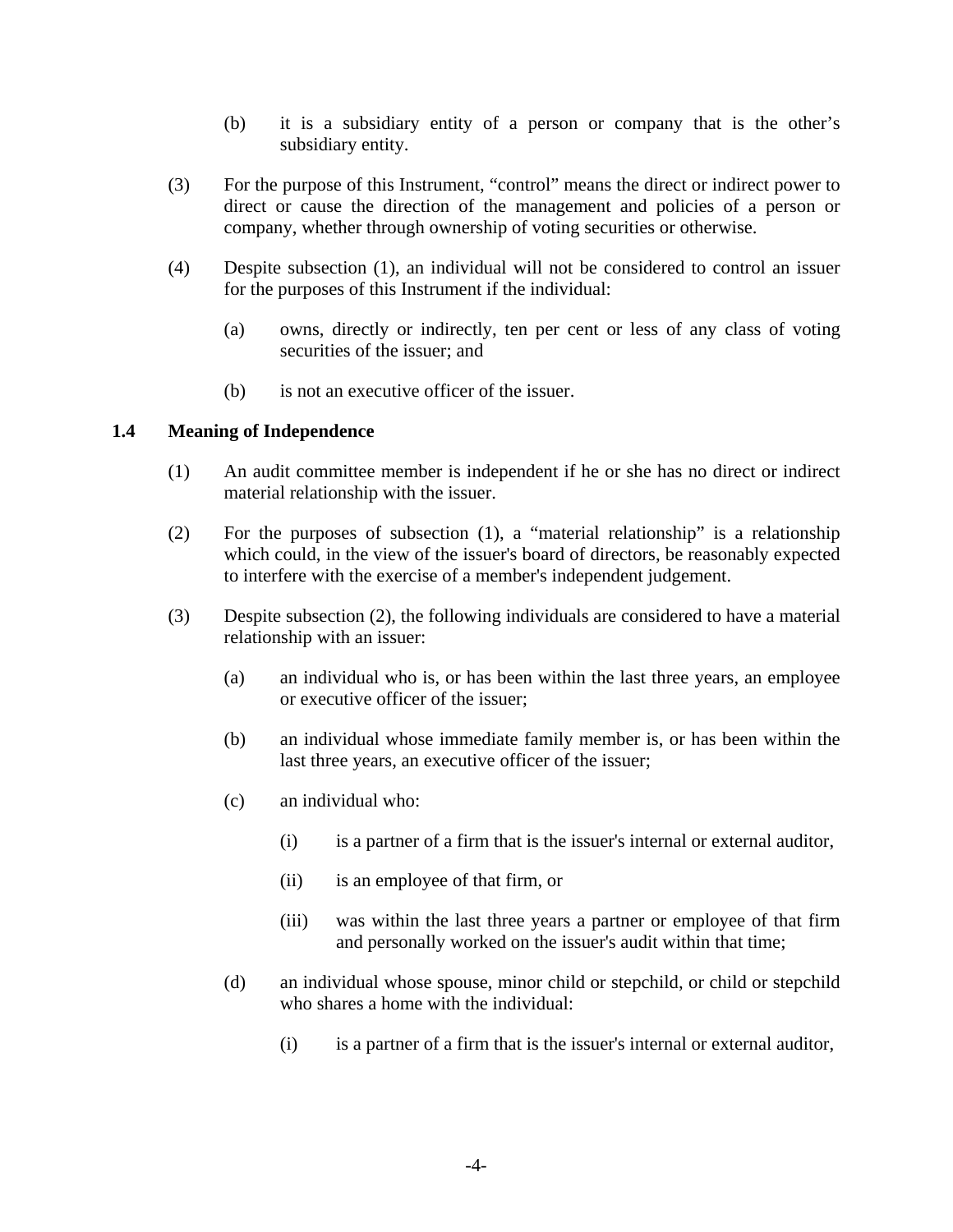- (ii) is an employee of that firm and participates in its audit, assurance or tax compliance (but not tax planning) practice, or
- (iii) was within the last three years a partner or employee of that firm and personally worked on the issuer's audit within that time;
- (e) an individual who, or whose immediate family member, is or has been within the last three years, an executive officer of an entity if any of the issuer's current executive officers serves or served at that same time on the entity's compensation committee; and
- (f) an individual who received, or whose immediate family member who is employed as an executive officer of the issuer received, more than \$75,000 in direct compensation from the issuer during any 12 month period within the last three years.
- (4) Despite subsection (3), an individual will not be considered to have a material relationship with the issuer solely because
	- (a) he or she had a relationship identified in subsection (3) if that relationship ended before March 30, 2004; or
	- (b) he or she had a relationship identified in subsection (3) by virtue of subsection (8) if that relationship ended before June 30, 2005.
- (5) For the purposes of clauses  $(3)(c)$  and  $(3)(d)$ , a partner does not include a fixed income partner whose interest in the firm that is the internal or external auditor is limited to the receipt of fixed amounts of compensation (including deferred compensation) for prior service with that firm if the compensation is not contingent in any way on continued service.
- (6) For the purposes of clause  $(3)(f)$ , direct compensation does not include:
	- (a) remuneration for acting as a member of the board of directors or of any board committee of the issuer, and
	- (b) the receipt of fixed amounts of compensation under a retirement plan (including deferred compensation) for prior service with the issuer if the compensation is not contingent in any way on continued service.
- (7) Despite subsection (3), an individual will not be considered to have a material relationship with the issuer solely because the individual or his or her immediate family member
	- (a) has previously acted as an interim chief executive officer of the issuer, or
	- (b) acts, or has previously acted, as a chair or vice-chair of the board of directors or of any board committee of the issuer on a part-time basis.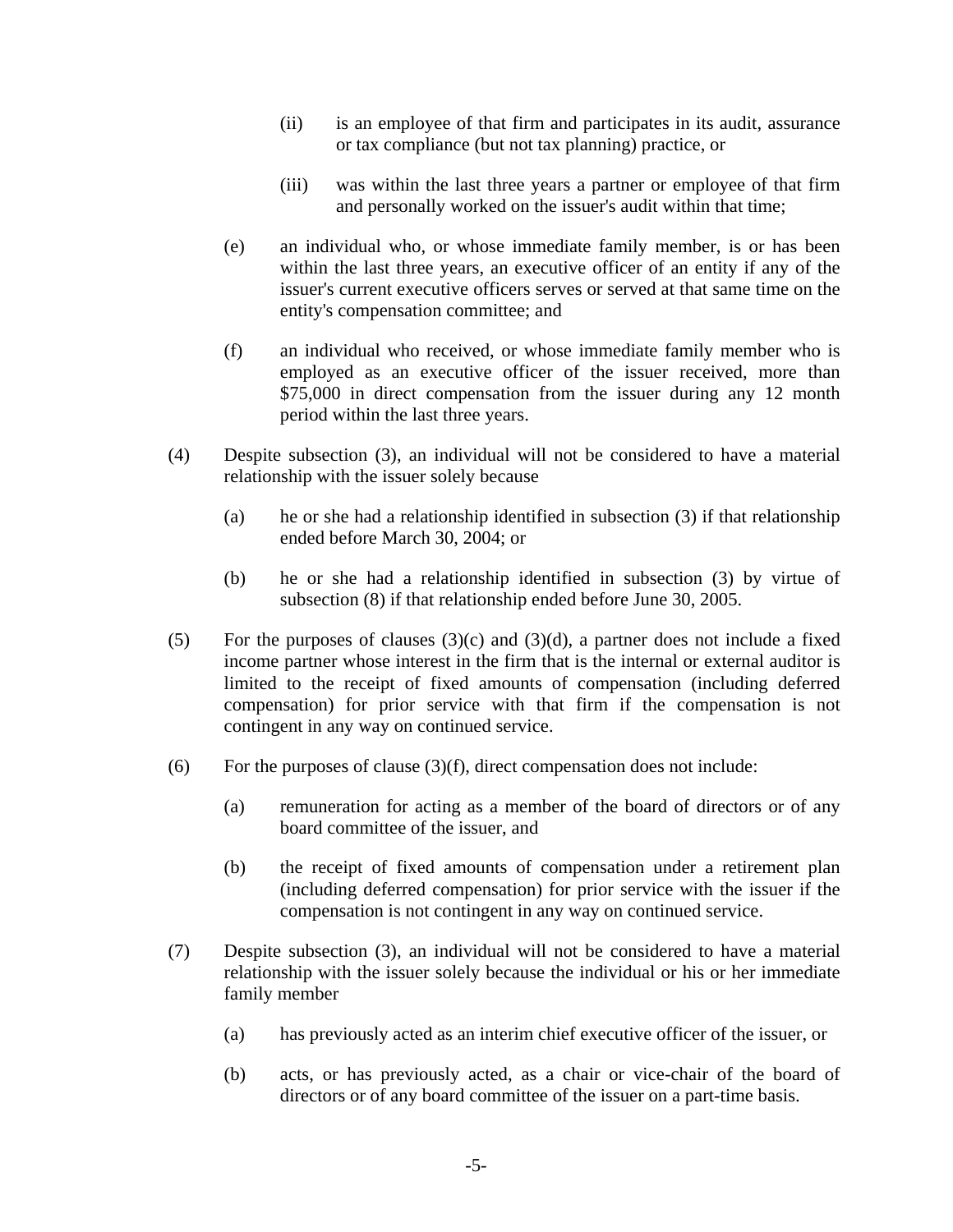<span id="page-7-0"></span>(8) For the purpose of section 1.4, an issuer includes a subsidiary entity of the issuer and a parent of the issuer.

### **1.5 Additional Independence Requirements**

- (1) Despite any determination made under section 1.4, an individual who
	- (a) accepts, directly or indirectly, any consulting, advisory or other compensatory fee from the issuer or any subsidiary entity of the issuer, other than as remuneration for acting in his or her capacity as a member of the board of directors or any board committee, or as a part-time chair or vice-chair of the board or any board committee; or
	- (b) is an affiliated entity of the issuer or any of its subsidiary entities,

is considered to have a material relationship with the issuer.

- (2) For the purposes of subsection (1), the indirect acceptance by an individual of any consulting, advisory or other compensatory fee includes acceptance of a fee by
	- (a) an individual's spouse, minor child or stepchild, or a child or stepchild who shares the individual's home; or
	- (b) an entity in which such individual is a partner, member, an officer such as a managing director occupying a comparable position or executive officer, or occupies a similar position (except limited partners, non-managing members and those occupying similar positions who, in each case, have no active role in providing services to the entity) and which provides accounting, consulting, legal, investment banking or financial advisory services to the issuer or any subsidiary entity of the issuer.
- (3) For the purposes of subsection (1), compensatory fees do not include the receipt of fixed amounts of compensation under a retirement plan (including deferred compensation) for prior service with the issuer if the compensation is not contingent in any way on continued service."

### **1.6 Meaning of Financial Literacy**

For the purposes of this Instrument, an individual is financially literate if he or she has the ability to read and understand a set of financial statements that present a breadth and level of complexity of accounting issues that are generally comparable to the breadth and complexity of the issues that can reasonably be expected to be raised by the issuer's financial statements.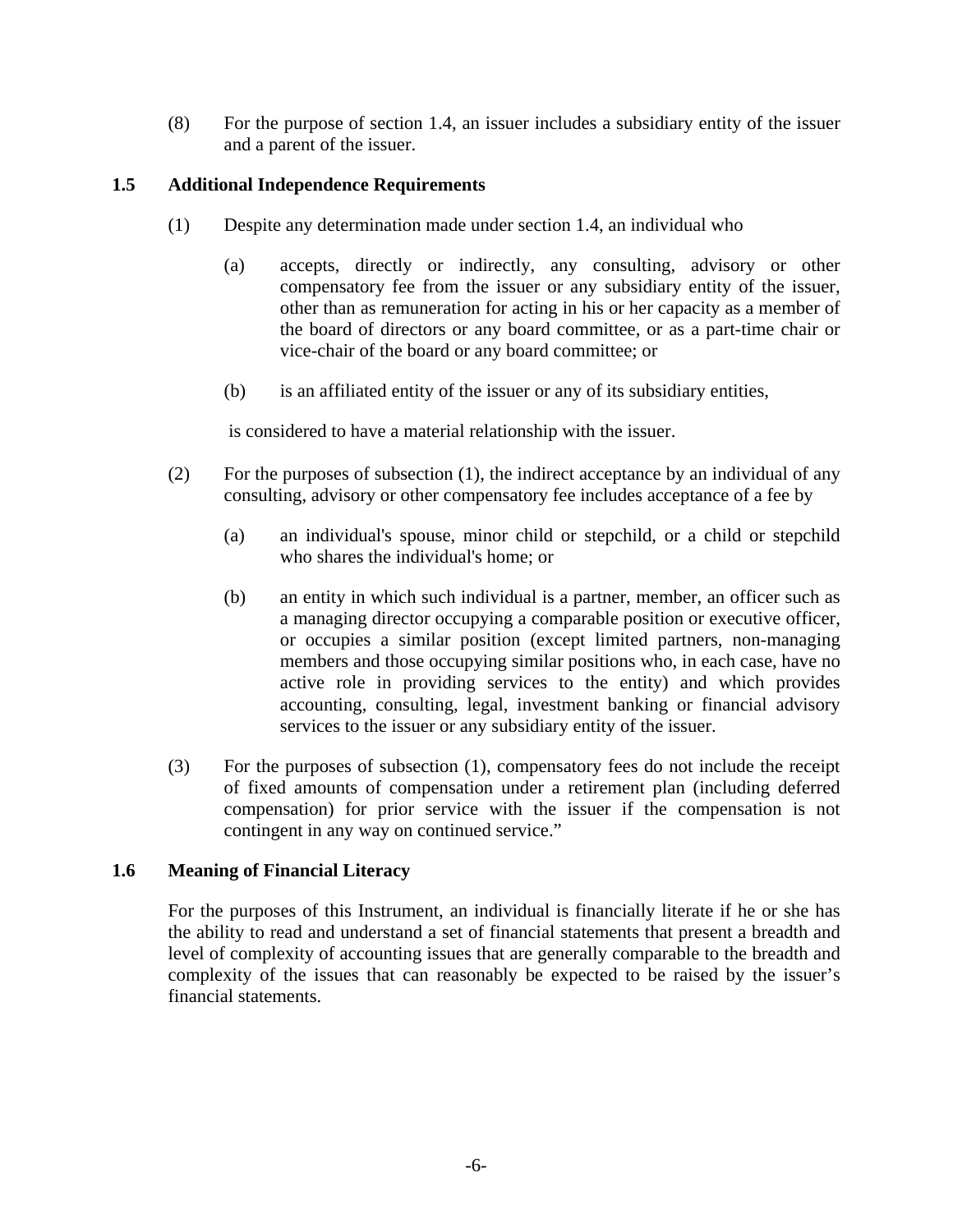### <span id="page-8-0"></span>**PART 2 AUDIT COMMITTEE RESPONSIBILITIES**

### **2.1 Audit Committee**

Every issuer must have an audit committee that complies with the requirements of the Instrument.

#### **2.2 Relationship with External Auditors**

Every issuer must require its external auditor to report directly to the audit committee.

### **2.3 Audit Committee Responsibilities**

- (1) An audit committee must have a written charter that sets out its mandate and responsibilities.
- (2) An audit committee must recommend to the board of directors:
	- (a) the external auditor to be nominated for the purpose of preparing or issuing an auditor's report or performing other audit, review or attest services for the issuer; and
	- (b) the compensation of the external auditor.
- (3) An audit committee must be directly responsible for overseeing the work of the external auditor engaged for the purpose of preparing or issuing an auditor's report or performing other audit, review or attest services for the issuer, including the resolution of disagreements between management and the external auditor regarding financial reporting.
- (4) An audit committee must pre-approve all non-audit services to be provided to the issuer or its subsidiary entities by the issuer's external auditor.
- (5) An audit committee must review the issuer's financial statements, MD&A and annual and interim earnings press releases before the issuer publicly discloses this information.
- (6) An audit committee must be satisfied that adequate procedures are in place for the review of the issuer's public disclosure of financial information extracted or derived from the issuer's financial statements, other than the public disclosure referred to in subsection (5), and must periodically assess the adequacy of those procedures.
- (7) An audit committee must establish procedures for:
	- (a) the receipt, retention and treatment of complaints received by the issuer regarding accounting, internal accounting controls, or auditing matters; and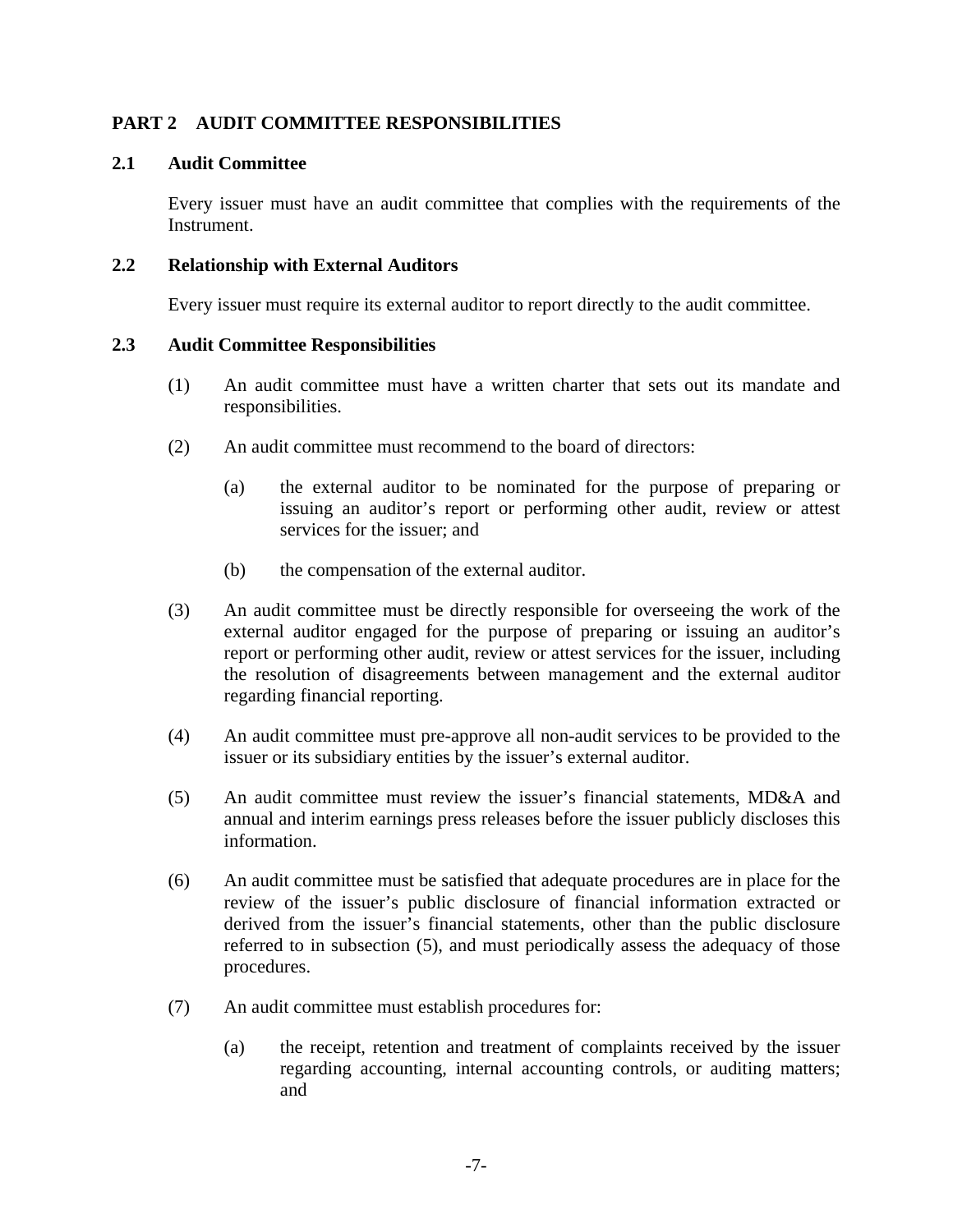- (b) the confidential, anonymous submission by employees of the issuer of concerns regarding questionable accounting or auditing matters.
- <span id="page-9-0"></span>(8) An audit committee must review and approve the issuer's hiring policies regarding partners, employees and former partners and employees of the present and former external auditor of the issuer.

### **2.4 De Minimis Non-Audit Services**

An audit committee satisfies the pre-approval requirement in subsection 2.3(4) if:

- (a) the aggregate amount of all the non-audit services that were not pre-approved is reasonably expected to constitute no more than five per cent of the total amount of fees paid by the issuer and its subsidiary entities to the issuer's external auditor during the fiscal year in which the services are provided;
- (b) the issuer or the subsidiary entity of the issuer, as the case may be, did not recognize the services as non-audit services at the time of the engagement; and
- (c) the services are promptly brought to the attention of the audit committee of the issuer and approved, prior to the completion of the audit, by the audit committee or by one or more of its members to whom authority to grant such approvals has been delegated by the audit committee.

### **2.5 Delegation of Pre-Approval Function**

- (1) An audit committee may delegate to one or more independent members the authority to pre-approve non-audit services in satisfaction of the requirement in subsection 2.3(4).
- (2) The pre-approval of non-audit services by any member to whom authority has been delegated pursuant to subsection (1) must be presented to the audit committee at its first scheduled meeting following such pre-approval.

### **2.6 Pre-Approval Policies and Procedures**

An audit committee satisfies the pre-approval requirement in subsection 2.3(4) if it adopts specific policies and procedures for the engagement of the non-audit services, if:

- (a) the pre-approval policies and procedures are detailed as to the particular service;
- (b) the audit committee is informed of each non-audit service; and
- (c) the procedures do not include delegation of the audit committee's responsibilities to management.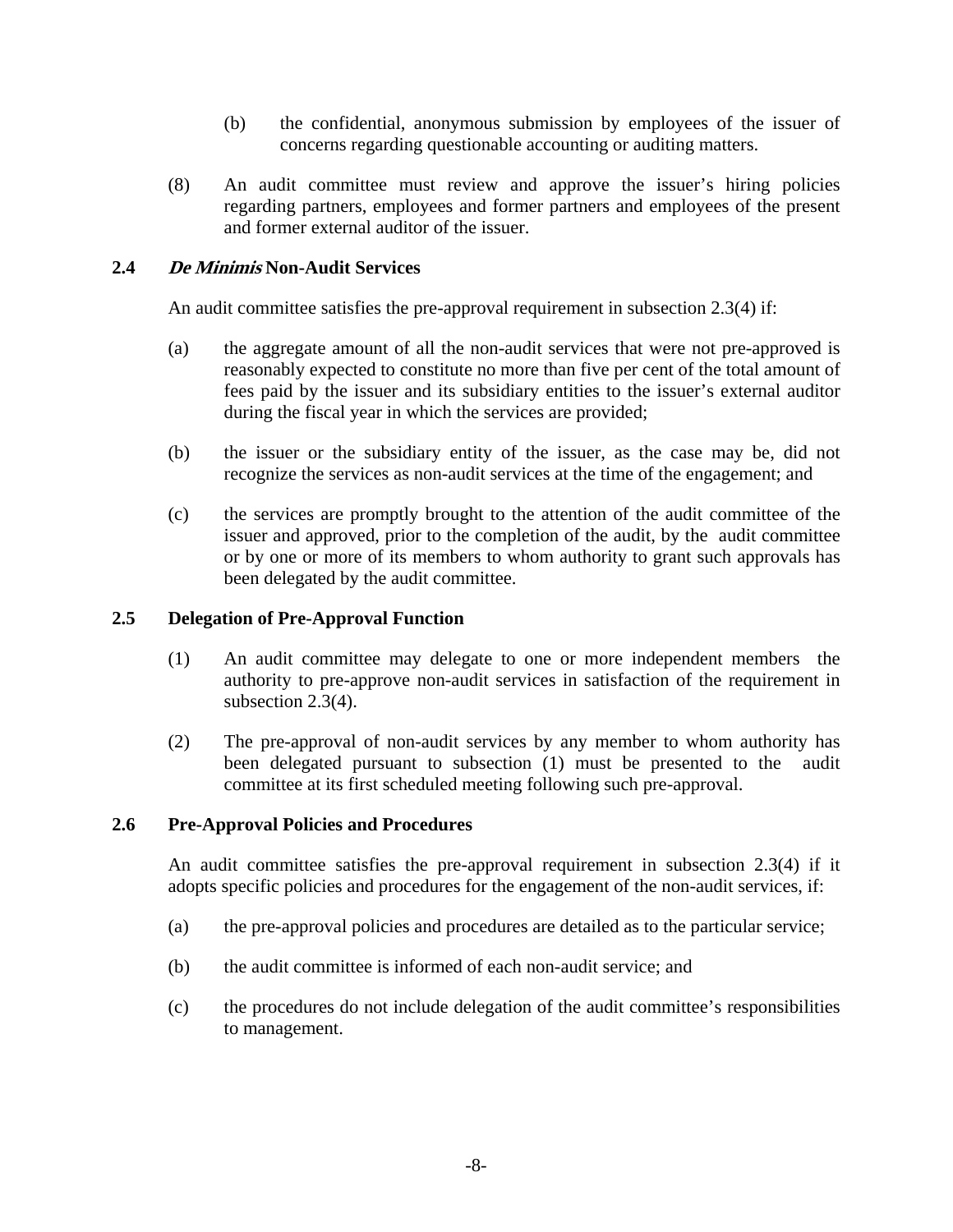### <span id="page-10-0"></span>**PART 3 COMPOSITION OF THE AUDIT COMMITTEE**

### **3.1 Composition**

- (1) An audit committee must be composed of a minimum of three members.
- (2) Every audit committee member must be a director of the issuer.
- (3) Subject to sections 3.2, 3.3, 3.4, 3.5 and 3.6, every audit committee member must be independent.
- (4) Subject to sections 3.5 and 3.8, every audit committee member must be financially literate.

### **3.2 Initial Public Offerings**

- (1) Subject to section 3.9, if an issuer has filed a prospectus to qualify the distribution of securities that constitutes its initial public offering, subsection 3.1(3) does not apply for a period of up to 90 days commencing on the date of the receipt for the prospectus, provided that one member of the audit committee is independent.
- (2) Subject to section 3.9, if an issuer has filed a prospectus to qualify the distribution of securities that constitutes its initial public offering, subsection 3.1(3) does not apply for a period of up to one year commencing on the date of the receipt for the prospectus, provided that a majority of the audit committee members are independent.

### **3.3 Controlled Companies**

- (1) An audit committee member that sits on the board of directors of an affiliated entity is exempt from the requirement in subsection 3.1(3) if the member, except for being a director (or member of a board committee) of the issuer and the affiliated entity, is otherwise independent of the issuer and the affiliated entity.
- (2) Subject to section 3.7, an audit committee member is exempt from the requirement in subsection 3.1(3) if:
	- (a) the member would be independent of the issuer but for the relationship described in paragraph  $1.5(1)(b)$  or as a result of subsection  $1.4(8)$ ;
	- (b) the member is not an executive officer, general partner or managing member of a person or company that
		- (i) is an affiliated entity of the issuer, and
		- (ii) has its securities trading on a marketplace;
	- (c) the member is not an immediate family member of an executive officer, general partner or managing member referred to in paragraph (b), above;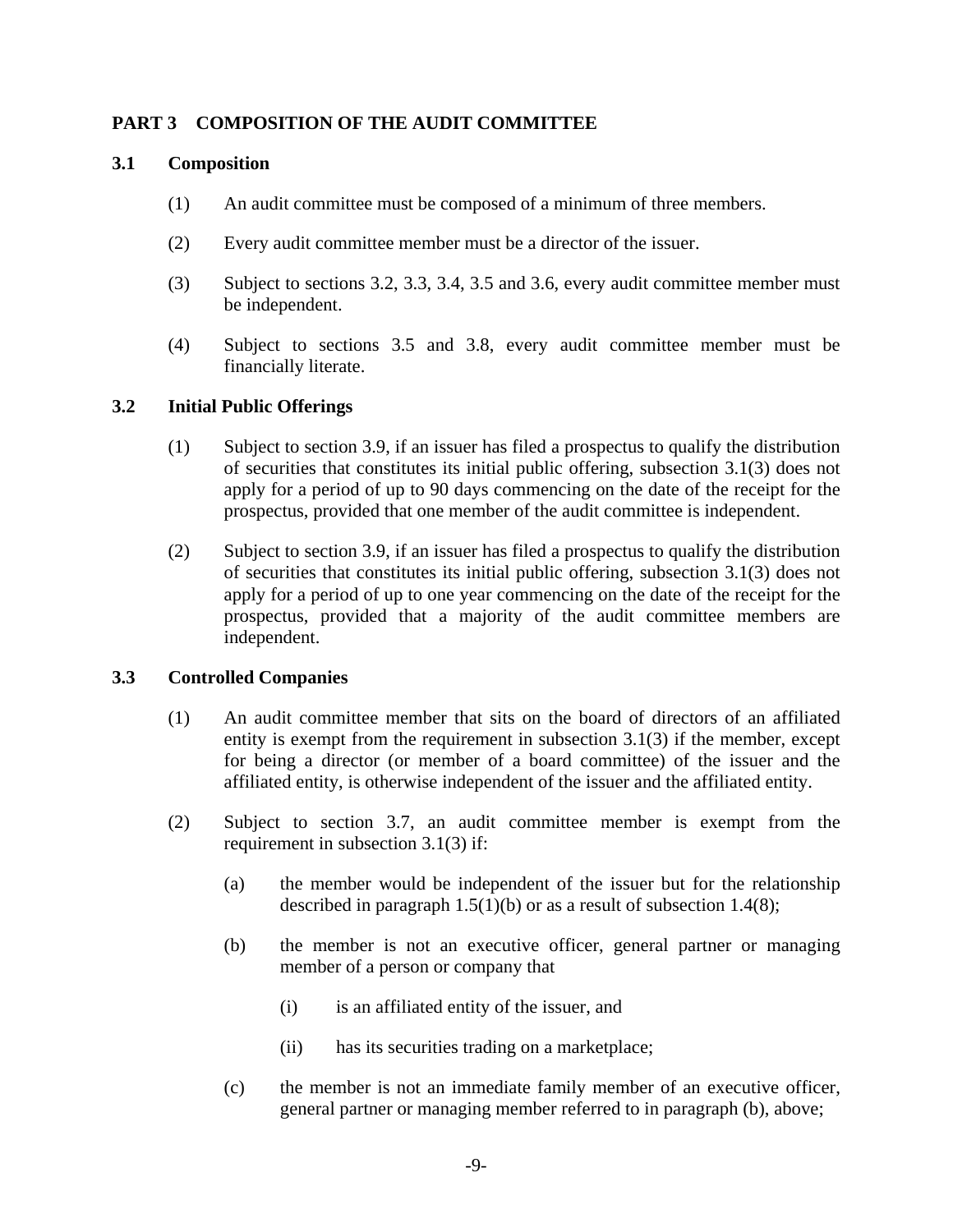- <span id="page-11-0"></span>(d) the member does not act as the chair of the audit committee; and
- (e) the board determines in its reasonable judgement that
	- (i) the member is able to exercise the impartial judgement necessary for the member to fulfill his or her responsibilities as an audit committee member, and
	- (ii) the appointment of the member is required by the best interests of the issuer and its shareholders.

### **3.4 Events Outside Control of Member**

Subject to section 3.9, if an audit committee member ceases to be independent for reasons outside the member's reasonable control, the member is exempt from the requirement in subsection 3.1(3) for a period ending on the later of:

- (a) the next annual meeting of the issuer, and
- (b) the date that is six months from the occurrence of the event which caused the member to not be independent.

### **3.5 Death, Disability or Resignation of Member**

Subject to section 3.9, if the death, disability or resignation of an audit committee member has resulted in a vacancy on the audit committee that the board of directors is required to fill, an audit committee member appointed to fill such vacancy is exempt from the requirements in subsections 3.1(3) and 3.1(4) for a period ending on the later of:

- (a) the next annual meeting of the issuer, and
- (b) the date that is six months from the day the vacancy was created.

### **3.6 Temporary Exemption for Limited and Exceptional Circumstances**

Subject to section 3.7, an audit committee member is exempt from the requirement in subsection 3.1(3) if:

- (a) the member is not an individual described in subsection  $1.5(1)$ ;
- (b) the member is not an employee or officer of the issuer, or an immediate family member of an employee or officer of the issuer;
- (c) the board, under exceptional and limited circumstances, determines in its reasonable judgement that
	- (i) the member is able to exercise the impartial judgement necessary for the member to fulfill his or her responsibilities as an audit committee member, and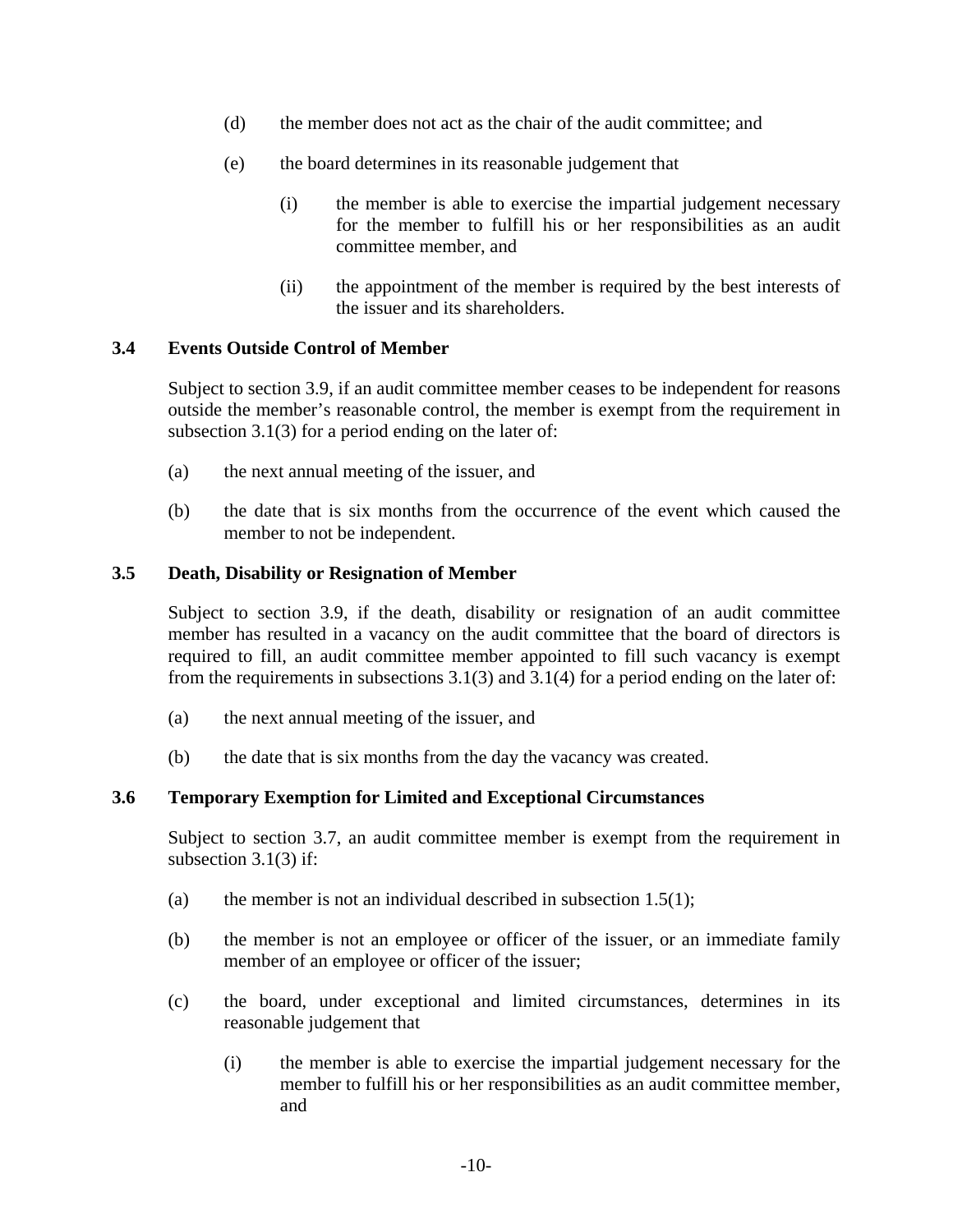- (ii) the appointment of the member is required by the best interests of the issuer and its shareholders;
- <span id="page-12-0"></span>(d) the member does not act as chair of the audit committee; and
- (e) the member does not rely upon this exemption for a period of more than two years.

### **3.7 Majority Independent**

The exemptions in subsection 3.3(2) and section 3.6 are not available to a member unless a majority of the audit committee members would be independent.

### **3.8 Acquisition of Financial Literacy**

Subject to section 3.9, an audit committee member who is not financially literate may be appointed to the audit committee provided that the member becomes financially literate within a reasonable period of time following his or her appointment.

### **3.9 Restriction on Use of Certain Exemptions**

The exemptions in sections 3.2, 3.4, 3.5 and 3.8 are not available to a member unless the issuer's board of directors has determined that the reliance on the exemption will not materially adversely affect the ability of the audit committee to act independently and to satisfy the other requirements of this Instrument.

### **PART 4 AUTHORITY OF THE AUDIT COMMITTEE**

### **4.1 Authority**

An audit committee must have the authority

- (a) to engage independent counsel and other advisors as it determines necessary to carry out its duties,
- (b) to set and pay the compensation for any advisors employed by the audit committee, and
- (c) to communicate directly with the internal and external auditors.

### **PART 5 REPORTING OBLIGATIONS**

### **5.1 Required Disclosure**

Every issuer must include in its AIF the disclosure required by Form 52-110F1.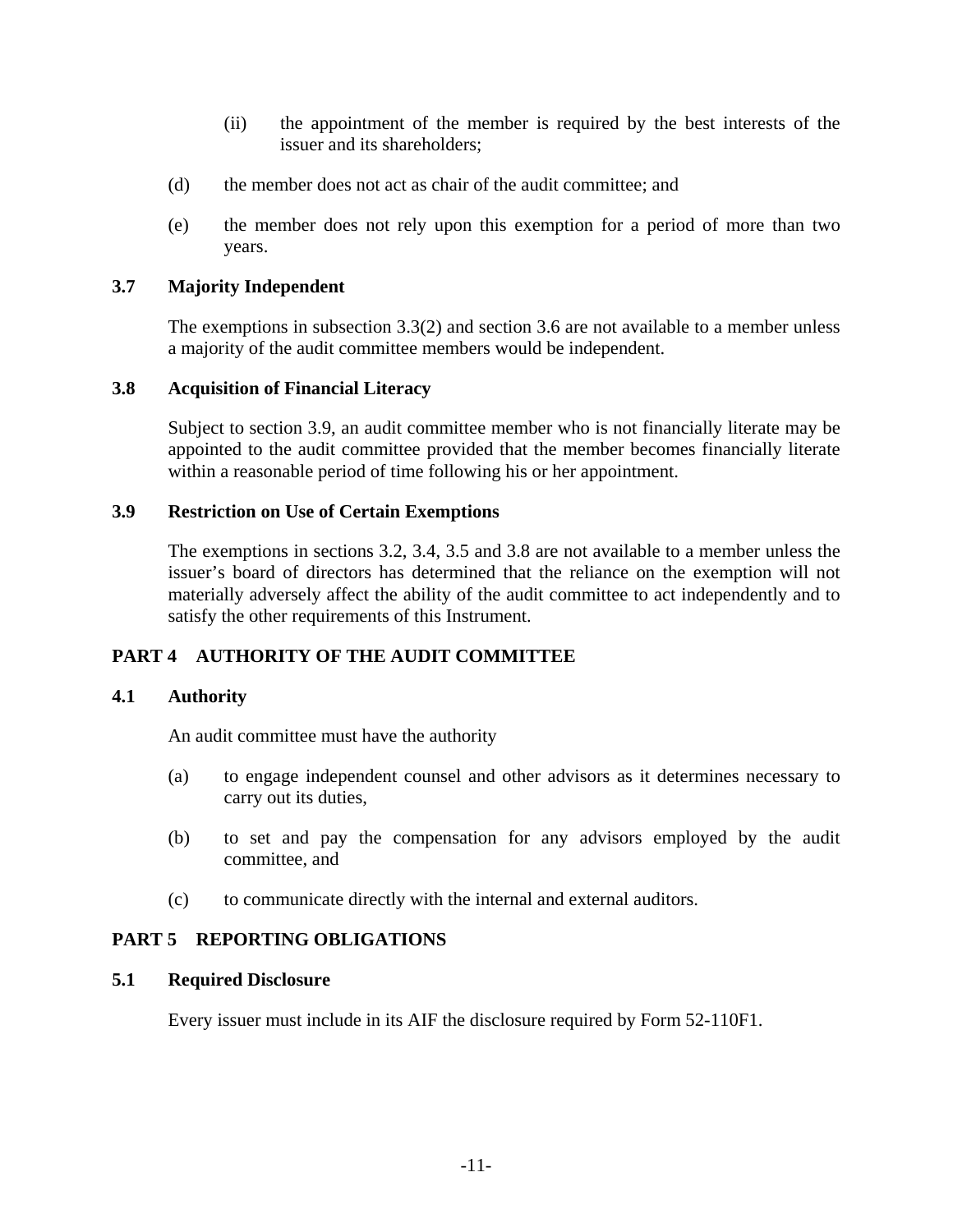### <span id="page-13-0"></span>**5.2 Management Information Circular**

If management of an issuer solicits proxies from the security holders of the issuer for the purpose of electing directors to the issuer's board of directors, the issuer must include in its management information circular a cross-reference to the sections in the issuer's AIF that contain the information required by section 5.1.

### **PART 6 VENTURE ISSUERS**

### **6.1 Venture Issuers**

Venture issuers are exempt from the requirements of Parts 3 (*Composition of the Audit Committee*) and 5 (*Reporting Obligations*).

### **6.2 Required Disclosure**

- (1) Subject to subsection (2), if management of a venture issuer solicits proxies from the security holders of the venture issuer for the purpose of electing directors to its board of directors, the venture issuer must include in its management information circular the disclosure required by Form 52-110F2.
- (2) A venture issuer that is not required to send a management information circular to its security holders must provide the disclosure required by Form 52-110F2 in its AIF or annual MD&A.

### **PART 7 U.S. LISTED ISSUERS**

### **7.1 U.S. Listed Issuers**

An issuer that has securities listed or quoted on a U.S. marketplace is exempt from the requirements of Parts 2 (*Audit Committee Responsibilities*), 3 (*Composition of the Audit Committee*), 4 (*Authority of the Audit Committee*), and 5 (*Reporting Obligations*), if:

- (a) the issuer is in compliance with the requirements of that U.S. marketplace applicable to issuers, other than foreign private issuers, regarding the role and composition of audit committees; and
- (b) if the issuer is incorporated, continued or otherwise organized in a jurisdiction in Canada, the issuer includes in its AIF the disclosure (if any) required by paragraph 7 of Form 52-110F1.

### **PART 8 EXEMPTIONS**

### **8.1 Exemptions**

(1) The securities regulatory authority or regulator may grant an exemption from this rule, in whole or in part, subject to such conditions or restrictions as may be imposed in the exemption.